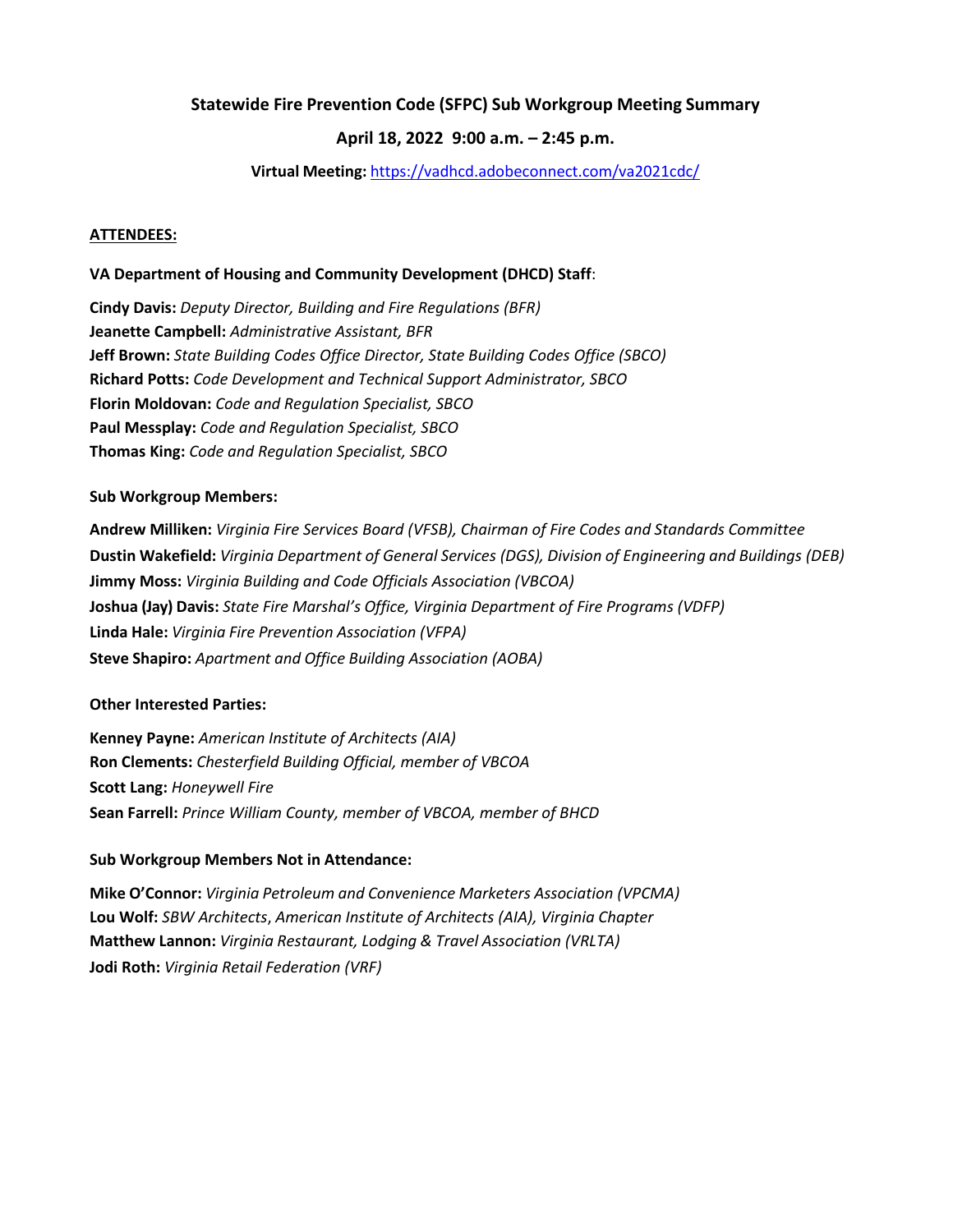# **Welcome:**

Jeff Brown: Welcomed members to the meeting and let them know that DHCD staff could assist with any questions. Anyone can join in the discussion, but only Sub-Workgroup members will vote on the proposals.

Steve Shapiro: Asked if proposal EB1209 could be moved up on the agenda because he has to leave early. Jeff: Asked Andrew Milliken if that was acceptable.

Andrew Milliken: Doesn't mind presenting first. All three of his proposals are related.

Jeff: All three of Andrew's proposals will be presented first.

# **Proposals:**

# **FP3303.3.1-21**

Andrew: The first proposal corrects a reference to IFC 112.3 and changes it to 111. Next, a reference to IFC section 110 is stricken, and says instead that the fire official may request a stop work order from building official. Next is a change of language to indicate maintenance instead of construction. Other references were cleaned up related to the Fuel Gas Code, standpipes, stairways and removing construction provisions.

Ron Clements: Thinks that separation between construction areas does not need to specifically mention Type I and Type II construction, since noncombustible materials was stricken. In section 3314.1, the current requirement triggers a standpipe at 40 feet. That was changed to "Where required by the applicable building code, a temporary or permanent standpipe shall be maintained…" This removed exceeding 40 feet as trigger. What is the trigger now?

Andrew: Construction language referencing 40 feet was removed. That remains in the building code. Ron: He understands and agrees.

Andrew: For Ron's first comment, does he suggest striking the Type I and II construction or adding back the noncombustible materials?

Ron: Does it matter?

Andrew: He thinks Type I and II construction provides context and doesn't think the intent is to deal with separations in Types III, IV, and V construction.

Ron: He understands and is fine with leaving it.

Kenney Payne: Does 3305.8.7.6 setup .9? Does .8 talk about separation between other construction types, or does this stand on its own?

Andrew: This stands alone for Type I and Type II construction. The idea is to remove construction language from the SFPC and keep it in the VCC. Does he see something else in IFC?

Kenney: No, he was just wondering if there's a separate section for each type.

Jeff: Confirmed that 3305.9 is a new section, unique to Type I and Type II.

Andrew: Thinks it does provide context.

Jeff: Hearing no other discussion, this proposal will be marked as supported by the Sub-Workgroup. Does the Sub-Workgroup want to be a co-proponent? Since there was no opposition, this will add the SFPC Sub-Workgroup as a co-proponent.

*NOTE: After all 3 of Andrew's proposals were reviewed, it was decided by the group that* **FP3303.3.1-21, B3302.4-21 and EB1209.1-21** *would all be Carried Over until the next meeting*.

*Subsequent Decision: At the end of the meeting, it was decided that Andrew would work on the language and submit the final proposals in cdpVA before May 1 for the June Workgroup meeting.* 

## **B3302.4-21**

Andrew: This proposal adds two sections to the VCC, revises a section for an inaccurate reference and deletes another section, which belongs in the SFPC. The first part is separation of construction areas. The IFC reference is removed from the SFPC, but it should be added to the VCC. Section 3302.4 is for Type I Type II construction and section 3302.5 is for Type IV construction. In section 3312.1, the only change is the reference for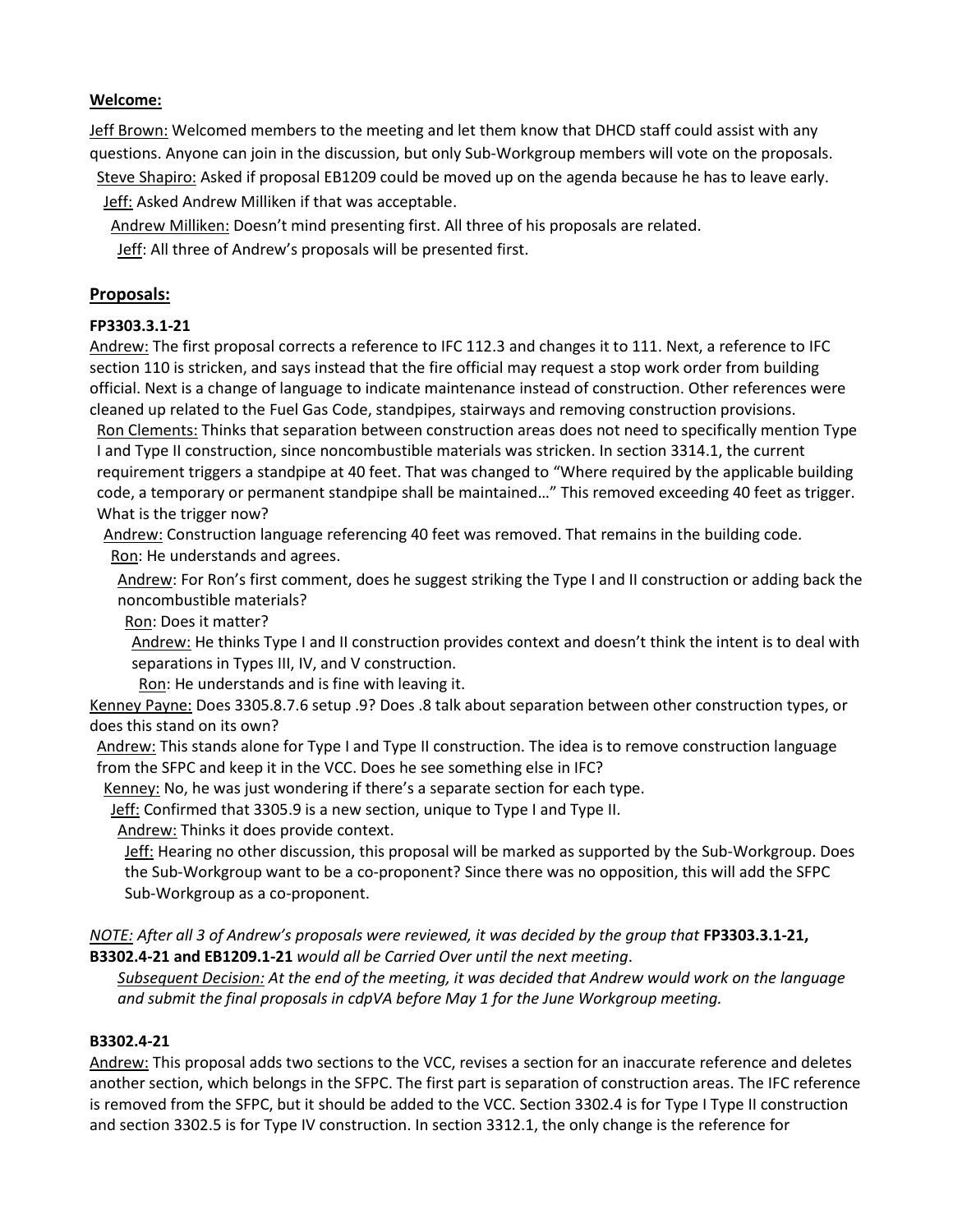temporary occupancy information. The last one is a large deletion, which belongs in the SFPC. The 2021 editions of the IFC and the IBC have a number of requirements for water supply for fire protection during construction. These requirements should be kept in the SFPC and deleted from the VCC, with a reference to the SFPC located here in the VCC instead.

Kenney: For sections 3302.3.4 and 3302.3.5, since they are located in the IBC or the VCC, would this extend to existing buildings? For example, if a Type I or Type II building is converting to a media center, would all of this be required?

Andrew: Not unless it's subject to Chapter 33 in the VCC. The VEBC has its own section for buildings under construction.

Kenney: If you make these changes in the VCC, do you also intend to make these changes in the VEBC? Andrew: Just for the water supply requirements.

Kenney: When you say water, what requirements are being added? What if there's no water.

Andrew: That's a section for the next proposal in the VEBC.

Jeff: Section 3302.4 comes from Chapter 33 of the 2021 IFC?

Andrew: Yes, they should be emphasized in the VCC since they are being deleted from the SFPC.

Jeff: Section 3302.3 of the VCC says that fire safety during construction shall be provided according to Chapter 33 of the IFC. There does seem to be a link available.

Andrew: Agrees that there's a link. Yet, emphasizing that is easier if it's an actual section in the VCC. Ron: Section 1201.5 in the VEBC references the IBC and IFC. There's a link to the existing building code here. If this provision is specific to work under construction, doesn't this really belong in the VEBC? There's a link, but when would you be in the VCC in an occupied building?

Andrew: Is the proposal to add language from 3302.4 to the VEBC?

Ron: Yes. It should probably be in the VEBC first.

Andrew: Is not opposed to that.

Ron: Over the last few cycles, they have tried to get things from the VCC into the VEBC where applicable. This is a friendly suggestion, not opposition.

Jeff: Asked Andrew if he wanted to table this to have more discussion about consistency in the codes before moving forward.

Andrew: Yes, that makes sense.

Kenney: Is in favor of carrying it over. The concern is occupied portions of a building. If the intent is adding a separate section to an occupied building, that's ok, since a lot of the existing building code is altering spaces in the existing buildings. However, a lot of Type I and Type II construction, doesn't have any separation. For example, converting classrooms in a building to a media center; would this require ripping out the ceiling and building walls up to the roof deck with noncombustible materials? The charging statement doesn't distinguish between a building and an existing space within a building. That's something to think about before it's carried over to next meeting.

Ron: It is fairly common for contractors to separate occupied and non-occupied space, but it's not done with noncombustible material.

Jeff: This will be marked as Carried Over.

## **EB1209.1-21**

Andrew: Instead of having an open requirement for water supply, it would point to the SFPC, which regulates water supply for fire protection. This gets into vertical construction with a standpipe system. There needs to be water available. It uses the same language as the VCC.

Steve: This talks about standpipe systems in buildings under construction. Why would buildings under construction be in the VEBC instead of the VCC?

Andrew: This is existing language in section 1209.1, which speaks to water supplies for fire protection. It's an attempt to have consistent language across the codes. He can't speak to why it would or should be in the VEBC, but it already is.

Steve: Asked about pulling out the phrase "buildings under construction".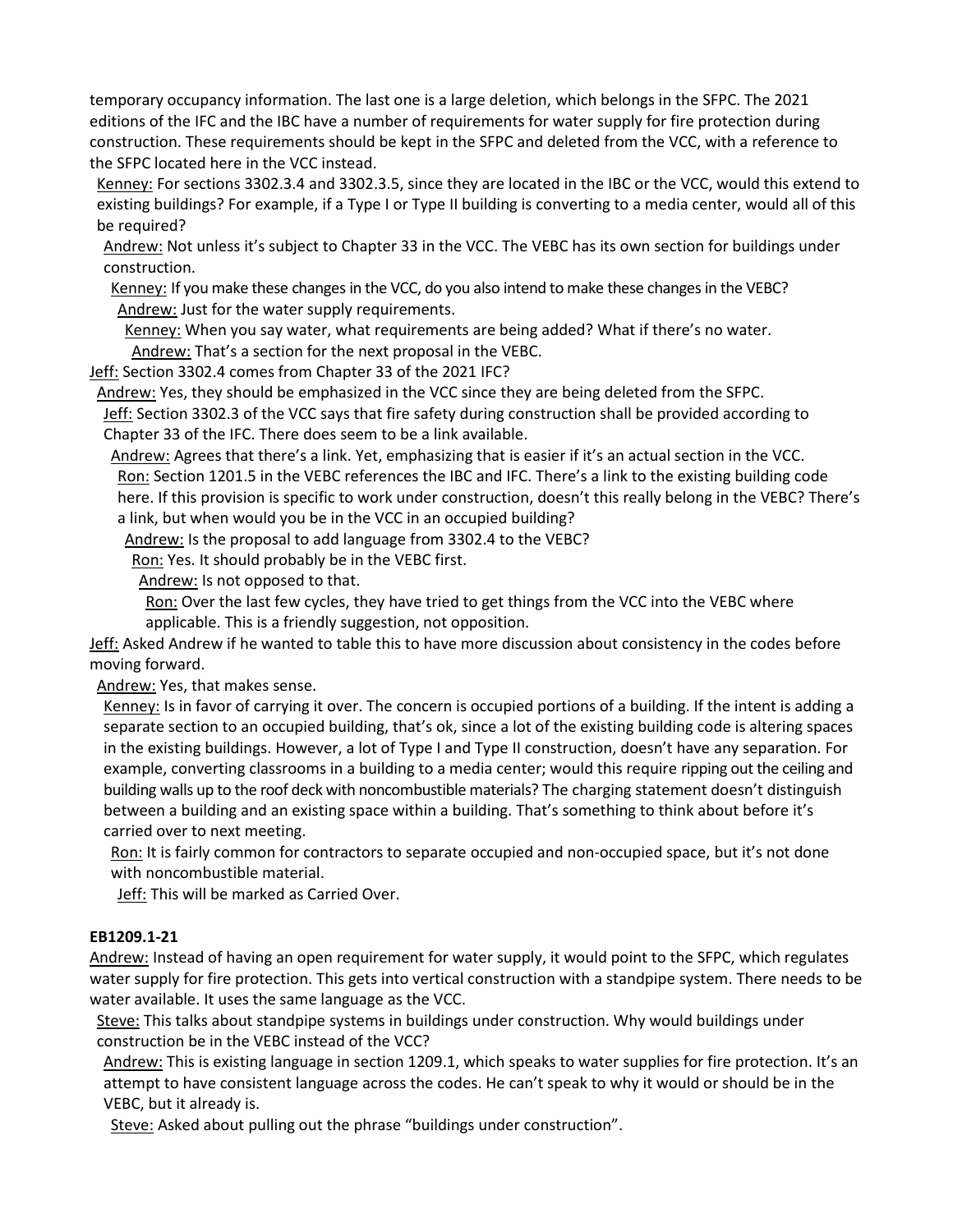Andrew: That's what we're talking about, specifically buildings under construction. Chapter 12 of the VEBC speaks to that.

Kenney: Last code cycle, language was developed about what an addition is. It's construction without a fire wall. If it has a fire wall, it would need to be under the VCC. With no fire wall, it's only an addition to an existing building. Perhaps using the word "addition" would capture what Andrew is trying to say.

Jeff: They should try to decide if this language is clear enough. "Under construction" doesn't sound like it falls under the VEBC.

Steve: Thinks Kenney is on the right track. The language currently sounds like a building that would be covered under the VCC.

Andrew: In Chapter 12 of the VEBC, there are provisions for standpipe systems, means of egress, demolition, sprinklers, fire extinguishers and other safeguards that are related to construction. Water supply is just one of the things in that section. He's not understanding what the suggestion is for this, since the whole chapter has construction related language.

Kenney: Doesn't want to delete the whole section. He wanted to address Steve's concern, and substitute the word "building" with the word "addition".

Jeff: Could there ever be a case where someone is adding standpipes to an existing building? Kenney: Yes.

Jeff: Is it ok to say "buildings under construction" is limited to new buildings in the VCC, but describes existing buildings in the VEBC, addition of a fire wall alterations, renovations, etc.

Ron: Suggested using language similar to what is in section 1201.3, where it talks about requirements that shall be maintained at all times "during alterations repairs or additions". Using that phrasing instead of "buildings under construction" should make the point, and also be consistent with other sections.

Jeff: Asked Andrew what he thought about that, and if he wanted to carry this over until the next meeting. He also noted that Steve gave a thumbs up sign.

Andrew: Yes, that sounds good.

Jeff: This will be marked as Carried Over until the next meeting.

## **EB1102-21**

Jeff: Scott wanted to bring his energy storage systems proposal to this group to get additional insight before he submits the final version.

Scott Lang: This proposal is an effort to bring in a change that's coming to the 2024 IFC related to existing energy storage systems. Some incidents that have happened recently has led to the idea that the older systems need to be looked at with an eye toward the latest standards of care. This would require that the owners of these older commercial systems complete a Failure Modes and Effects Analysis (FMEA) or a Hazard Mitigation Analysis (HMA). This does not cover residential systems. There's an exception for detached oneand two-family dwellings and townhouses. The 2018 IFC was the year that a lot of changes were made to energy storage systems. Before that, there was only requirements for battery backup. It will be Chapter 11 in the 2024 IFC. He's not exactly sure where to put this. Or, if there's a better way to word it.

Kenney: What are the potential mitigation requirements? Also, since Virginia is very clear about not requiring existing buildings meeting a current code, unless there's a retrofit, how would it even be enforced? Would the Board or General Assembly give the ok? What if later requirements are more stringent? Would they have to do this again? Personally, he agrees with this, but he doesn't know how it will land.

Jeff: If this goes forward, the Board will be made aware of it, but the Board cannot approve retrofit provisions in the building code. Retrofit provisions come as a directive from the General Assembly and they tie back to legislation. Also, retrofit provisions require a one-time upgrade by a certain date.

Steve: When this came up in the resiliency meeting, the retroactive nature of this was discussed. For that reason, he would be against this for AOBA and VAMA.

Ron: Doesn't see this as a retrofit. Other retrofits require something to be done to the building. This proposal doesn't say that. It requires that information to be given to the fire official. It makes more sense to put it into Chapter 12 of the Statewide Fire Prevention Code.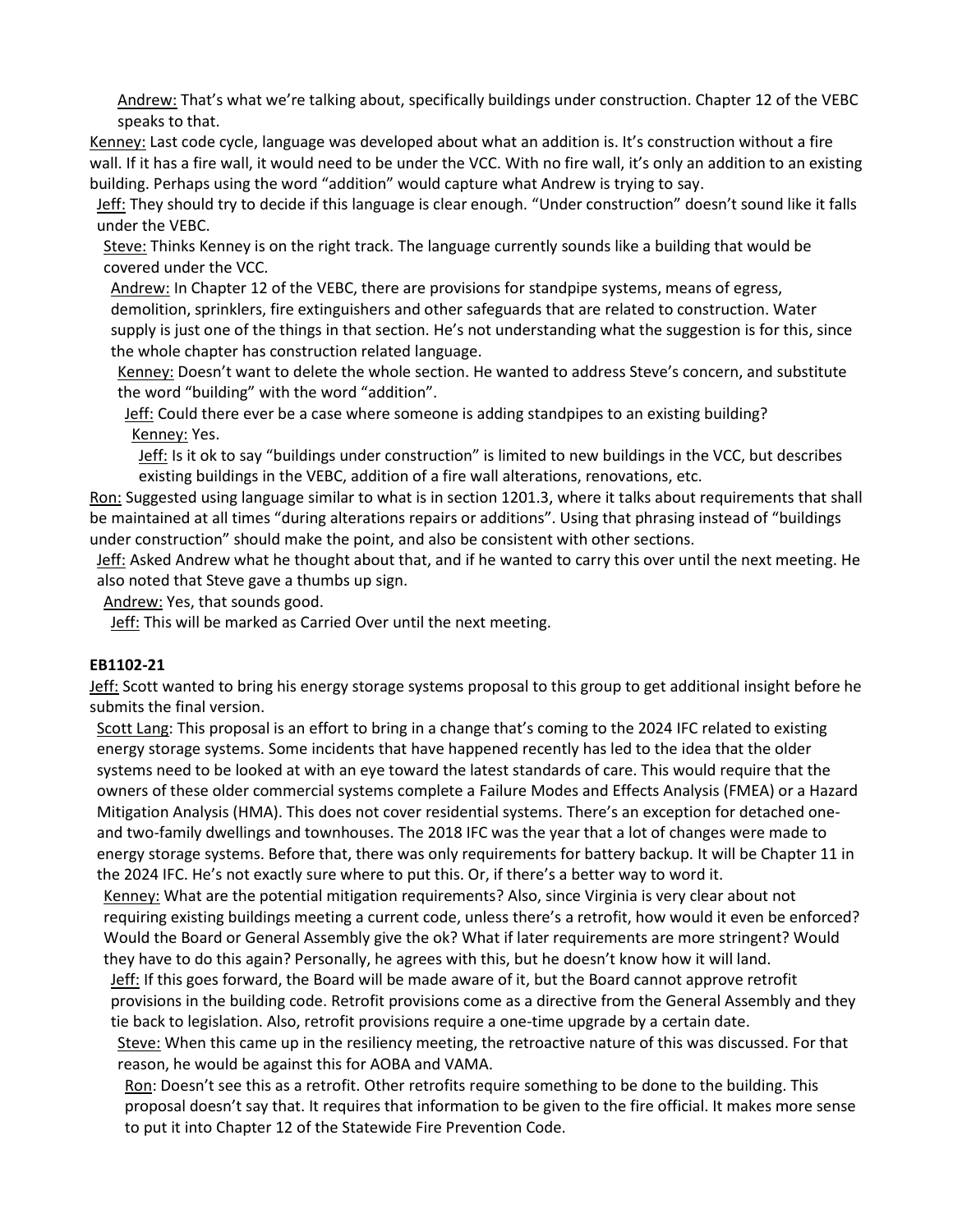Jeff: Asked Scott to discuss the corrective action plan in 1102.1.2 to mitigate hazards, including if it would require the fire official to approve the plans and inspect after the corrective actions have been taken. Scott: Yes, that would be the intent. Once the system is looked at and a hazard mitigation analysis is done, if things don't meet current standards of care, mitigations would be put in place that would then be inspected and approved. These are complex systems which could consist of anything. In UL9540 and 9540A, things identified include the types of gasses that are produced, thermal runaway, gas protection systems, fire protection systems, spacing that is required, etc. This is not intended to be updated every year. The codes and standards are pretty evolved now. Currently, the first edition of NFPA 855 is being used, but there were many things we didn't know when developing it. The second edition is coming out this year. Those standards have evolved quite a bit. He doesn't see that kind of change happening in the future. This has been an area over the last 5 years or so which has exploded. They want to make sure the older systems are safe.

Jeff: This is in the VEBC, enforced by the building official. The corrective action plan is to be submitted to the fire official under the SFPC. If there's a plan that needs construction or installation to be done under the USBC, that goes back to the building official. As this proposal stands now, it seems like there would only need to be a plan submitted to fire code official with no other action.

Kenney: The code change only asks for a plan, not actual work. However, the intent is that there would be mitigation performed, not just a plan submitted. He would suggest that it goes into chapter 4 of the IFC or the SFPC. Section 407 is about hazard communication and hazardous materials management plans. Could this be part of that section? As Scott said, people are installing these things. There could be existing buildings that already have a permit for storage systems. Is this intended to apply to existing buildings that already have the systems, or to buildings that don't have systems, but want to add them?

Scott: The intent is that when there's an existing energy storage system which doesn't meet the UL9540 or fire code standards, they should be looked at and addressed. This isn't really storage of batteries. It's more about electrical energy storage systems that are used to provide power. Storage of batteries themselves are not the main concern. The way to think of this is that it might not be in the right section, but the question is are we concerned about existing energy storage systems in Virginia. If it is about electrical energy storage systems that are used to provide power, what would the solution be?

Jeff: The group is about to discuss a very big proposal to section 1207 of the SFPC. This group made some agreements, but it still needed work. DHCD staff started from the beginning of SFPC 1207 and realized that any ESS system should be approved by the building official for installation or other upgrades under the USBC. SFPC section 1207 is all maintenance language. After an ESS system is deployed, and already approved as per the USBC, all maintenance falls under the SFPC section 1207. If Scott's proposal can be coordinated with this proposal, it would help to decide where Scott's proposal would go. A hazard mitigation analysis should be done before deployment, so the building official would approve it. Corrective action plans in existing systems should also go to the building official for approval, based on what is being proposed in SFPC 1207. He asked Scott if he would like to carry over his proposal and look at it again in the next meeting. He noted that Scott's proposal is already submitted in cdpVA, so it will be presented at the June Workgroup meeting. He said that DHCD staff would be happy to help him if he wanted to make changes in cdpVA before May  $1<sup>st</sup>$ .

Scott: Does think that it should be coordinated, so he thinks it's ok to carry it over. He also noted that a main reason for this proposal is to get the discussion started, since it is on deck to be in the 2024 IFC.

{BREAK: 10:05-10:15}

### **Amendments to SFPC Section 1207**

Jeff: At the previous meeting, the group reviewed a list of changes to the SFPC, proposed by the VFSB Sub-Committee, including several changes throughout SFPC Section 1207; however, the group decided that some additional work was still needed on Section 1207. DHCD staff agreed to go through the proposed changes to Section 1207 and make some additional edits to remove references to the IFC and address potential confusion related to mobile ESS. This proposal is the draft that DHCD developed.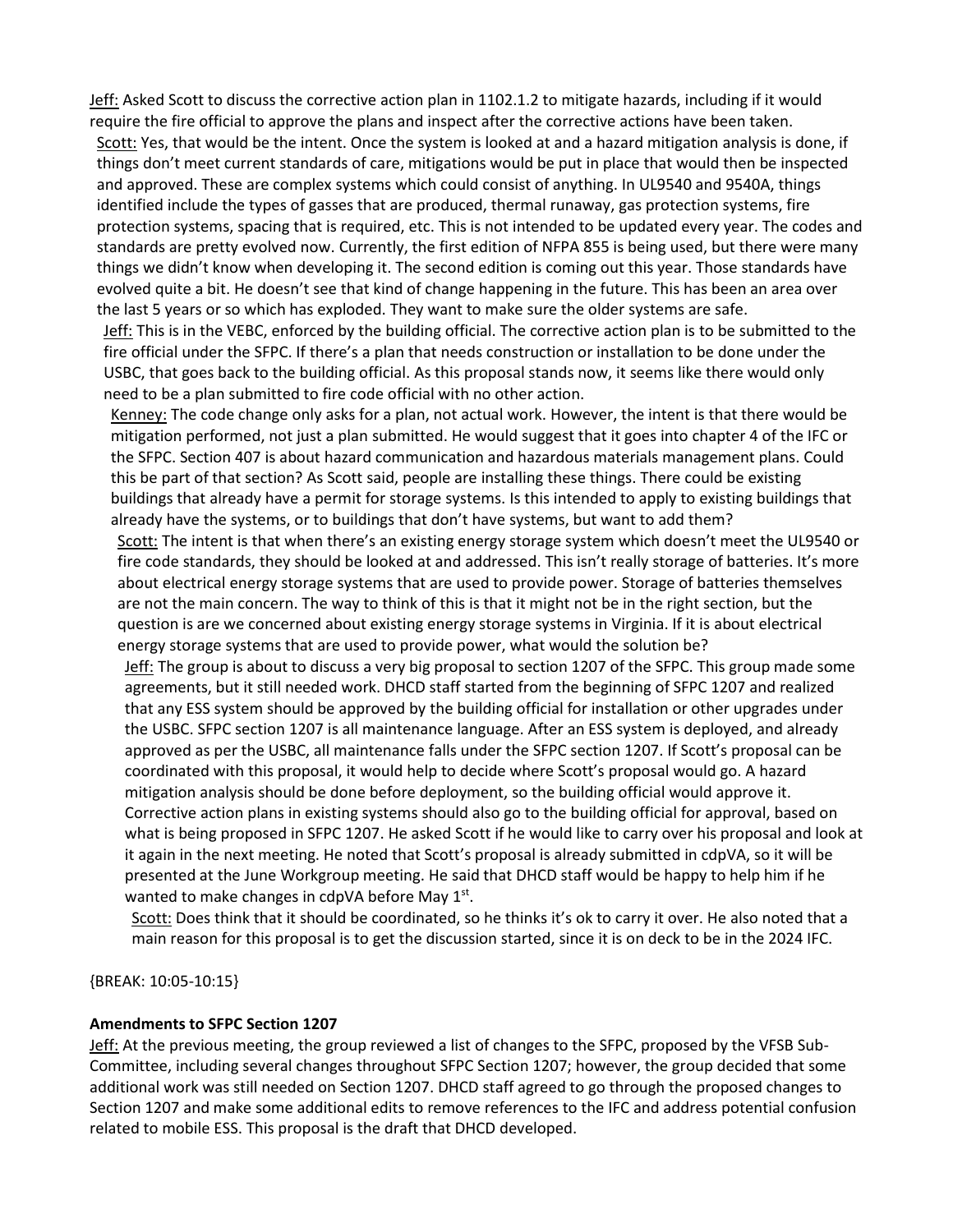In an Excel spreadsheet shared on-screen in the Adobe Connect meeting room, Column A showed the 2021 SFPC Base Document text. Column B showed the 2021 IFC text. Column C showed the 2021 SFPC text suggested by this code change proposal. Today's group decisions will be recorded in column D.

Each of the sections below were introduced by DHCD staff and there was a main theme of changing construction-related language to maintenance-related language.

**107.2** – Says that a permit is required for stationary and mobile energy storage systems regulated by section 1207. Approved by group members as proposed.

**1207.1** – No changes were made to this section. Approved by group members as proposed.

**1207.1.1 and table 1207.1.1** – Following the discussion, section 1207.1.1 was approved by the group members to keep the original IFC language, and table 1207.1.1 will remain in the code as approved by the group members.

Linda Hale: Asked about the size of the systems. Is there a minimum size?

Jeff: The USBC says all systems have to comply, and points to section 1207.1.1, which is a capacity table. This lays out the requirements by size. If the system is smaller than the smallest one on the table, it's not regulated in section 1207.

Linda: A 20kw lithium ion battery is lower than the threshold. How can fire officials ensure that it's safe and maintained?

Jeff: Whatever can be regulated under the IFC now, this is keeping with those numbers. Whatever the general maintenance requirements are according to the capacity.

Andrew: 1207.1.1 is a scoping section. He wants to keep the table and the minimum. There's no maximum. It would be important for a minimum threshold for what's regulated by the SFPC.

Jeff: The intent is to keep with what is in the IFC. Instead of providing a table, it refers to the applicable building code.

Andrew: This isn't a maximum allowable quantity table. It scopes what is and what isn't regulated. Deciding what is regulated by the IFC isn't the way to go with scoping provisions and the SFPC. It should be very clear. The quantities and building code. What is regulated by SFPC has to be clear.

Jeff: Anything less than 3 kWh is not regulated. Anything less than minimum quantities isn't even regulated by the IFC.

Linda: Has been seeing a lot of fires from small lithium ion batteries and it's a concern for her. Jeff: It's already in the IFC, but if it's less than the table, section 1207 doesn't even apply. Not losing anything here. There may be another section where they are included.

Andrew: Can't think of another section where this is referenced. There will be enforcement beyond the threshold. The SFPC is a stand-alone document. Thresholds would apply. That will regulate any hazards. For a scoping provision, there needs to be that language in the SFPC. It's fundamental for enforcement.

Jeff: Has there been any change in the IFC capacity? They wouldn't want an installed system being noncompliant if it was compliant in the past.

Linda: In her experience, they only add to it, not take away.

Andrew: If SFPC is maintenance, retroactive action would not be applicable. It won't follow what was in place when it was installed.

Jeff: Andrew and Linda are proposing to keep the table. Everything else will be maintenance and operation. **1207.1.2** – Approved by group members as proposed.

**1207.1.2.1** – Approved by group members as proposed.

Andrew: standard exemption for communication utilities. Its' not regulated by the SFPC

**1207.1.3** – Replaced installation and construction language with maintenance language. Approved by group members as proposed.

**1207.1.4** – Changed language from construction related to maintenance related. After the discussion, this was approved by group members as modified, by striking the word "identified" from the proposed language and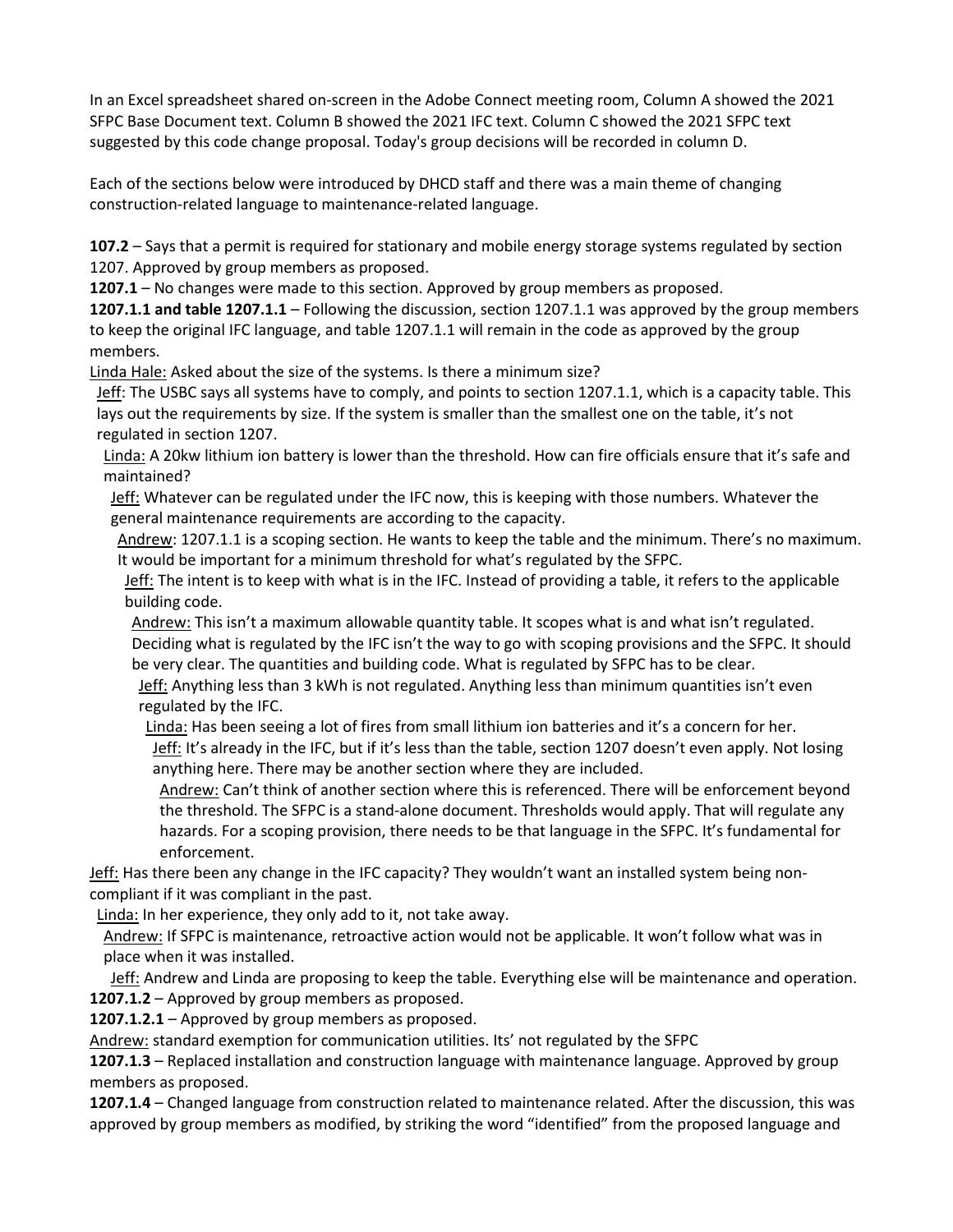leaving in the reference to table 1207.1.1.

Florin: There were a few revisions to this. It adds context to when an analysis is required as part of the permit application process. It says that the analysis shall be provided to the fire official, and it adds a paragraph defining who can prepare and stamp the analysis.

Andrew: Is this something required for all energy storage systems?

Florin: Anything specifically included in table 1207.1.1, the same as in the IFC. He asked for confirmation that table 1207.1.1 will remain in the code.

Jeff: Yes, keeping table 1207.1.1 was the decision.

Florin: Asked the group if they wanted to strike the word "identified", and have the sentence in item #1 read "Where ESS technologies not specifically in Table 1207.1.1". The group members agreed.

# **1207.1.4.1 and 1207.1.4.2** –

Florin: These sections should be deleted, as they refer to actions performed under the USBC, and the fire official wouldn't actually approve them, building official would. Approved by group members as proposed.

**1207.1.4.3** – Approved by group members as proposed.

**1207.1.5** – Following the discussion, this section was approved by group members as proposed. Andrew: What is this requiring?

Florin: ESS to be maintained in such a way as to safeguard an adjacent ESS. Doing the same thing that most other sections do. Maintain in accordance with applicable building code.

Florin: Asked the group if they wanted to strike the section out totally or keep it as proposed. Andrew and Joshua thinks it should be stricken completely, and Steve and Linda think it should be kept as proposed. Florin asked Andrew and Joshua if they would be opposed to keeping the language as proposed.

Andrew: Is ok to move forward as proposed and not strike the section out. Seems a little confusing, but it doesn't really hurt anything.

**1207.1.6 and 1207.1.6.1** – No changes were made to this IFC section. Approved by group members as proposed.

{BREAK 11:05-11:10}

**1207.2** – No changes were made to this IFC section. Approved by group members as proposed.

**1207.2.1** – Following the discussion, this was approved by group members as proposed.

Florin: This was revised from construction language (under USBC) to maintenance language. Items required in commissioning plan were removed, since those requirements are in the USBC. However, the requirement to provide documentation to the fire official was retained.

Andrew: Is there another section about decommissioning?

Florin: Yes. Decommissioning falls under the purview of the building official.

Andrew: Can the fire official get a copy of the decommissioning plan? There's a commissioning report for the fire official, but not a decommissioning report.

Florin: 1207.2.3 talks about decommissioning and it has to be approved in accordance with the applicable building code.

Andrew: OK.

**1207.2.1.1** – Covered under the USBC, stricken from the SFPC. Approved by group members as proposed. **1207.2.1.2** – Keeps the commissioning responsibility under the applicable building code, but allows the fire code official to request documentation if desired. Approved by group members as proposed.

**1207.2.2 & 1207.2.2.1** – No changes were made to this IFC section. Approved by group members as proposed. **1207.2.3** – Following the discussion, this was approved by group members as modified according to Jeff's proposed language in the chat box.

Florin: This section identifies the owner as the person responsible to notify the code official about decommissioning an energy storage system. It also says that the decommissioning plan is approved in accordance with the applicable building code. Detailed steps were removed (items 1 and 2). He asked the group if "code official" (copied from the IFC) should be changed to "fire code official" in the SFPC.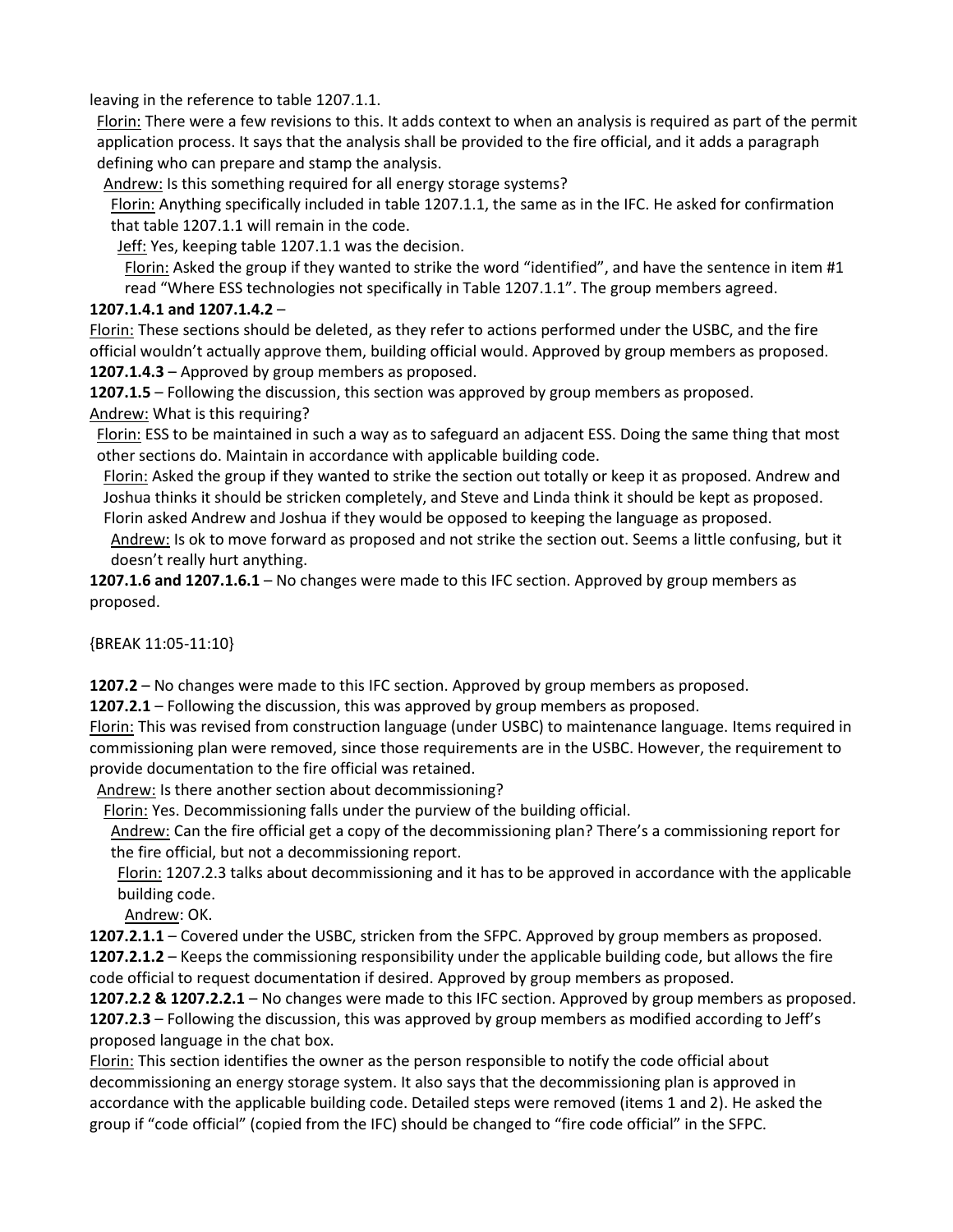Andrew: Decommissioning should be done by the building official, but he doesn't want to leave the fire official out of the loop.

Florin: For the purpose of this section in the SFPC, someone has to notify the fire official of decommissioning. Jeff: Proposed alternate language in the chat:

**Jeff Brown - DHCD:** Decommissioning shall be performed in accordance with the decommissioning plan approved in accordance with the applicable building code. The fire code official shall also be notified by the ESS owner prior to the decommissioning of an ESS.

**1207.3, 1207.3.1 and 1207.3.2** – No changes were made to these IFC sections. Approved by group members as proposed.

**1207.3.3** – This was originally not going to be modified, but there's a similar section for mobile ESS. At the beginning of the body of the code, perhaps "when required by the applicable building code" should be added. Approved by group members as modified by adding "when required by the applicable building code".

**1207.3.4** – Changed the word "provided" to "maintained". Approved by group members as proposed. **1207.3.5** – Changed to "maintained in accordance with applicable building code". Approved by group members as proposed.

The changes to the following provisions were already agreed to at the last meeting of this group: **1207.3.6** – Changed "repairs" to "repairs and alterations in accordance with applicable building code". Approved by group members as proposed.

**1207.3.7 and 1207.3.7.1** – Stricken. Approved by group members as proposed.

**1207.3.8 and 1207.3.9** – Stricken. Deleted. Approved by group members as proposed.

**1207.4** – Replace "installations" with "maintenance". Approved by group members as proposed.

**1207.4.1** – No changes were made to this IFC section. Approved by group members as proposed.

**1207.4.2 and 1207.4.3** – Changes were made and agreed to at the last meeting. Approved by group members as proposed.

**1207.4.4** – Stricken with agreement at the last meeting. Approved by group members as proposed.

**1207.4.5 and 1207.4.6** – No changes were made to this IFC section. Following discussion, this was approved by group members as proposed.

Joshua: Section 4.5 says "shall be provided". Should it say "shall be maintained"?

Florin: In most cases it would. However, the group has historically agreed that vehicle impact protection and signage are things that can be required by the fire official.

Sean Farrell: typed in the chat box "It's operational more so than construction".

**1207.4.7** – Following the discussion, this was approved by group members as modified according to Steve's proposed language in the chat box, except for replacing "provided" with "maintained".

Florin: The addition of "Hazardous exhaust systems" was approved at the last meeting. Since then, DHCD staff has added "shall be operated and maintained" to the end of the sentence.

Steve: The proposed language sounds a little strange. What's currently in the IFC says discharging shall be "provided and maintained" with the hazardous exhaust system, which sounds better.

Florin: This version has no technical changes, just an edit to the language. He asked Steve to type in the chat box language that he would propose.

Linda: The concern is if there's a hazardous exhaust system, it needs to be operated properly as designed. That's why language seems funny.

Steve: typed in chat:

**Steve Shapiro, AOBA/VAMA:** Hazardous exhaust systems for ESS that have the potential to release toxic and highly toxic gas during charging, discharging and normal use conditions shall be provided and maintained.

Florin: What does group think about this language?

Andrew: Likes "operated and maintained" better than "provided and maintained".

Florin: Asked for a group vote, which resulted in using Steve's text, with the exception of replacing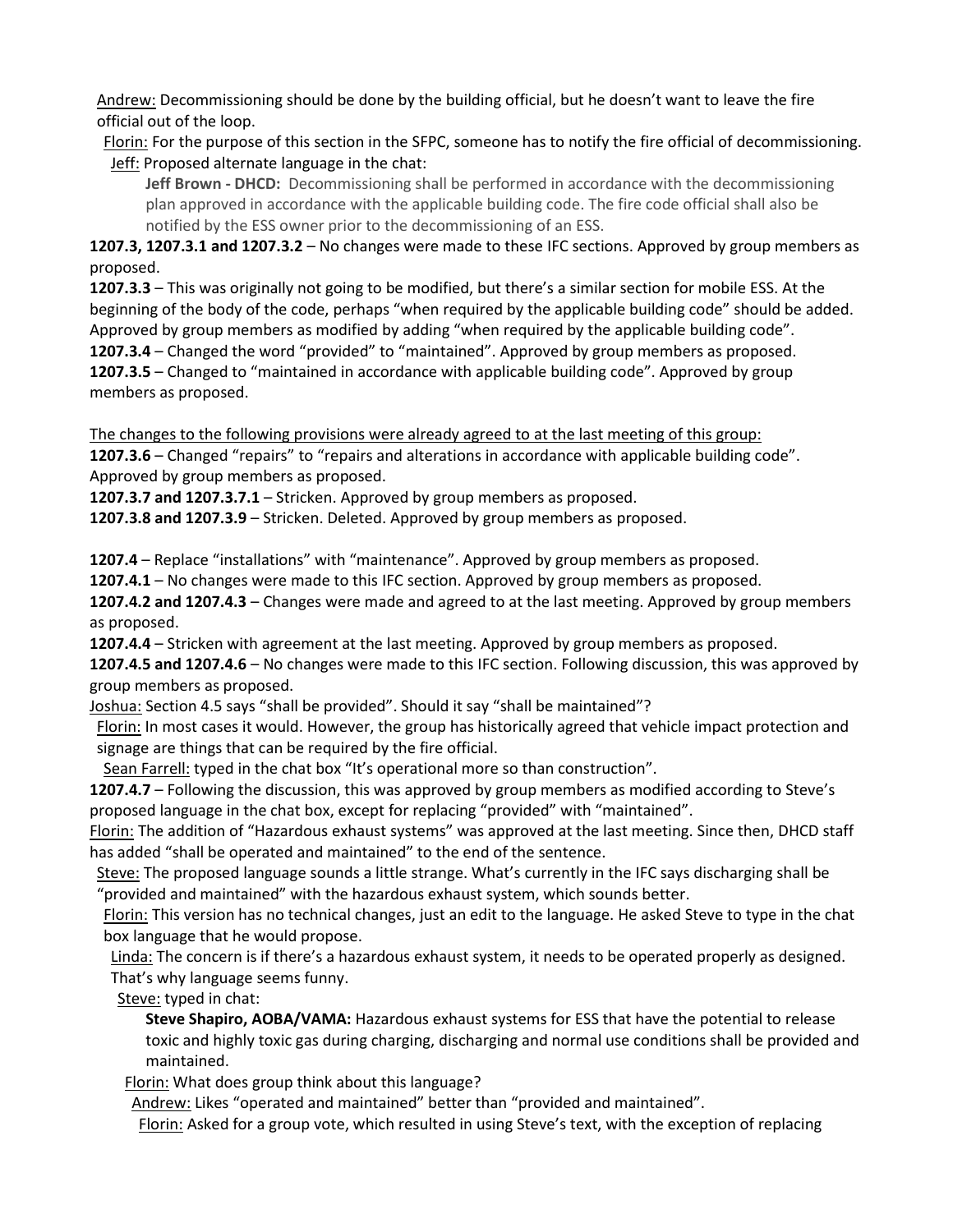"provided and maintained" with "operated and maintained".

**1207.4.8 and 1207.4.9** – No changes were made to these IFC sections. Approved by group members as proposed.

**1207.4.10** – Following the discussion, this was Approved by group members as modified by Andrew to include the words "secured and".

Florin: This proposal was approved by the group in the last meeting, but DHCD edited the wording a bit to read more clearly.

Andrew: Asked if the cabinet where the ESS system is located can be locked. He asked to add "secured" to the text to read "shall be secured and provided with signage".

Florin: Yes. That can be added.

**1207.4.11** – Changed from construction to maintenance language. Approved by group members as proposed.

**1207.4.12** – No changes were made to this IFC section. Approved by group members as proposed.

**1207.5** – Following the discussion, this was approved by group members as modified: keep section 1207.5; delete table, and where the table is referenced, replace with "applicable building code"

Florin: Originally, in the base document, the subsections were deleted, but this proposal brings them back and uses maintenance language instead of construction language.

Andrew: Only sees one reference to the table in sub-section 1207.5.2. He proposed that sub-section 1207.5.2 stays and delete the table. Reword so that maximum allowable quantities are "in accordance with applicable building code".

Jimmy Moss: Likes that idea.

Florin: Asked for a vote to strike the table and where it's referenced, say "applicable building code". The vote showed support of Andrew's suggestion.

**1207.5.1** – reworded construction language to maintenance language. Approved by group members as proposed.

**1207.5.2** – Strike out exceptions, and as per Andrew's proposal, reference "applicable building code" instead of table 1207.5, which was stricken. Approved by group members as modified.

**1207.5.2.1**- Approved by group members as proposed.

**1207.5.3** – Added "unless otherwise approved" and changed from construction to maintenance language. Approved by group members as proposed.

{Lunch Break – 12:01 – 12:35}

**1207.5.4** – Following discussion of **1207.5.5**, this was also Approved by group members as modified by adding "Chapter 9" to read "in accordance with Chapter 9 and the applicable building code"

**1207.5.4.1** – Following the discussion, this was approved by group members as proposed.

Florin: Changed construction language to maintenance language, and added "in accordance with applicable building code".

Andrew: Wondering if this was previously a deleted section. There is a lot of different language here and the simple idea is to maintain the fire system.

Jeff: Originally, in the base document, all of section 1207.5, including sub-sections, was deleted.

Andrew: Thinks that if these sub-sections will stay in the code, they should be written in simple maintenance language. For example, the first sentence starts with "where required" and then it's a long way down before it mentions "maintained".

Florin: The way he reads it is that the systems mentioned need to be maintained.

Andrew: After reading further, he can see that.

Florin: One reason to keep this is that it refers to specialized systems, which would be helpful for the fire official, who may not be familiar with those types of the systems.

Andrew: Ok with this language.

**1207.5.5** – Approved by group members as modified, adding "Chapter 9"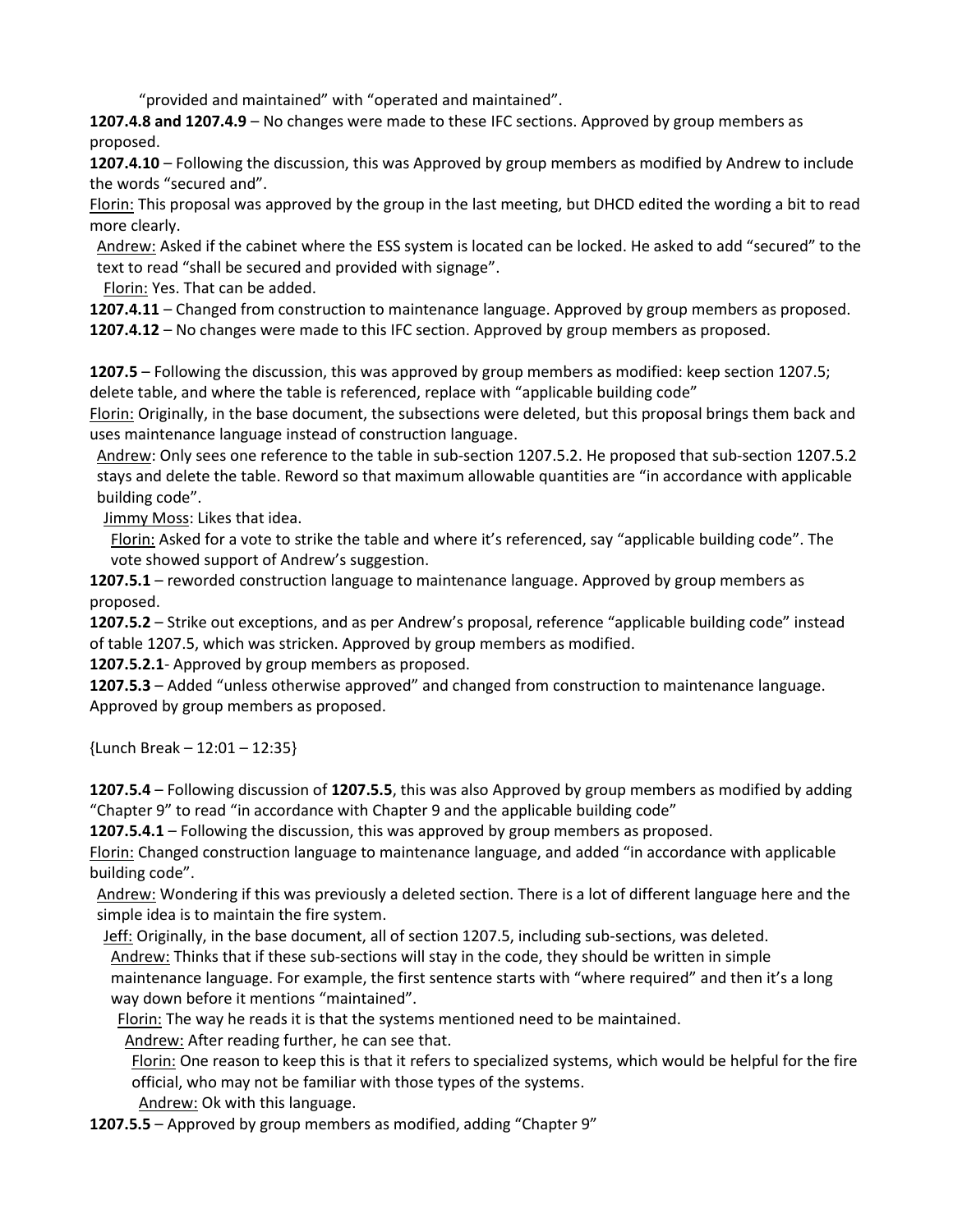Florin: This deleted items 1-3 and the exception, and changed the language to apply to maintenance instead of construction.

Andrew: This should also reference Chapter 9.

Florin: This should then say, "in accordance with Chapter 9 and the applicable building code" in sub-sections 1207.5.4 and 1207.5.5.

**1207.5.5.1** – Changed from construction to maintenance language. Approved by group members as proposed.

**1207.5.6** – Added "unless otherwise approved in accordance with the applicable building code". Approved by group members as proposed.

**1207.5.7** – No changes were made to this IFC section. Approved by group members as proposed.

**1207.5.8** - Deleted the exception, modified language to apply to maintenance instead of construction, and added "in accordance with building code". Approved by group members as proposed.

**1207.6** – Added "maintain in accordance with the applicable building code". Deleted table. Approved by group members as proposed.

**1207.6.1** – Changed construction language to maintenance language, added "in accordance with the applicable building code". Approved by group members as proposed.

**1207.6.1.1** – Changed construction language to maintenance language, added "in accordance with the applicable building code". Approved by group members as proposed.

**1207.6.1.2 and sub-sections 1207.6.1.2.1, 1207.6.1.2.2, 1207.6.1.2.3 and 1207.6.1.2.4** – Following the discussion, section and sub-sections were Approved by group members as proposed.

Andrew: Proposed deleting the entire section and subsections, since it refers to construction.

Steve: Ventilation based on LFL is ok, but ventilation based on exhaust rate is not?

Andrew: This is a complicated section, since it was intended for construction, and it's difficult to break out and reclassify what needs to be stated in maintenance language. In the past, in other sections of the SFPC, they leave LFL in the code because it's important to identify an extremely hazardous situation. The exhaust rate is not so much.

Steve: He's not suggesting to delete the LFL section, but if they are deleting the exhaust rate, how would the code user see that?

Andrew: Exhaust ventilation needs to be maintained in section 6.1, but LFL needs an additional requirement.

Joshua: Language removed in other sections of the SFPC are left here. If these sub-sections are taken out, it's in line with what has already been done. But, it's ok with him to leave them in, if it's not construction language.

Florin: The proposed text does change construction language to maintenance language. Sub-section 1207.6.2.1 talks about associated standby power. If it's deleted, could it negatively impact the ability to enforce it?

Andrew: It's ok with him to leave it in.

Joshua: Likes leaving it in with the changed language. He thinks it is helpful for the inspector.

**1207.6.2 and sub-sections 1207.6.2.1 and 1207.6.2.2** – Approved by group members as proposed.

**1207.6.2.3** – No changes were made to this IFC section. Approved by group members as proposed.

**1207.6.3** – Added "maintained in accordance with applicable building code", and removed exceptions. Approved by group members as proposed.

**1207.6.4** – Changed from construction language to maintenance language. Approved by group members as proposed.

**1207.6.5** – Changed from construction language to maintenance language. Approved by group members as proposed.

**1207.7** – Added "maintain in accordance with applicable building code". Table was stricken. This is in line with other decisions. Approved by group members as proposed.

**1207.7.1** – Following the discussion, this was approved by group members as modified

Changed language to require maintenance with applicable building code. Deleted items 1-4. Andrew: Dedicated use buildings should only be used for ESS.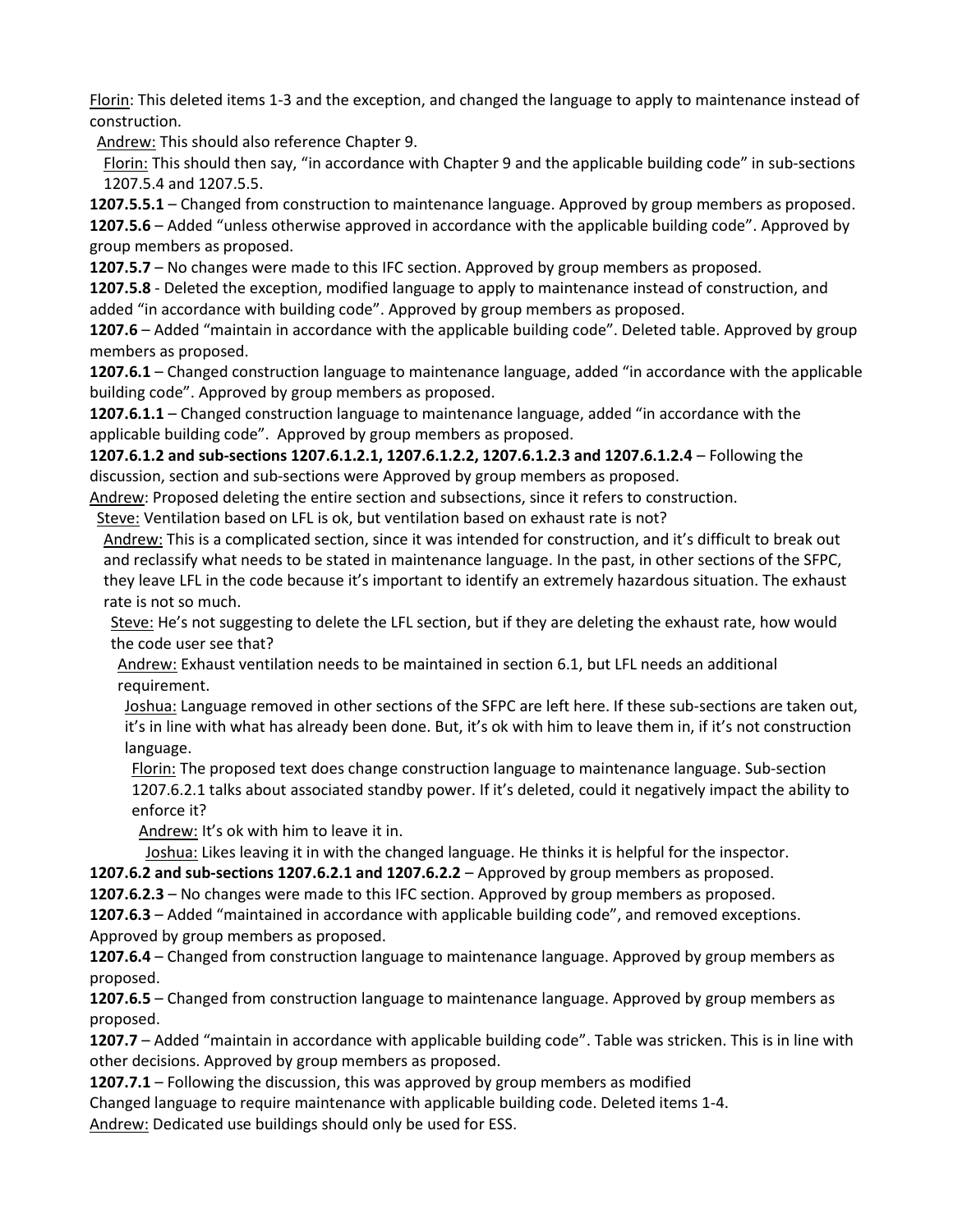Florin: These dedicated buildings were approved already under the USBC. They just have to be maintained here. He asked Andrew what he would propose.

Andrew: How about "shall only be used for ESS", instead of "shall be maintained"?

Florin: How about "shall continue to be used as a dedicated use building"?

Andrew: typed in chat box:

**Andrew Milliken:** Buildings classified as Group F-1 occupancies and approved as dedicated-use ESS buildings in accordance with the applicable building code, shall only be used or occupied as approved.

Florin: The group liked his proposal, and this was approved as modified by Andrew.

**1207.7.2** – Approved by group as modified by Andrew.

Florin: The group may want to say something about non-dedicated-use buildings, similar to 1207.7.1, as indicated by Andrew's proposed language. "approved as non-dedicated-use buildings…..shall be used or occupied as approved".

**1207.7.3** – Added "unless already approved", and modified "shall be allowed" instead of "installed". Approved by group members as proposed.

**1207.7.4** – Modified to remove construction language, and added "maintained in accordance with the applicable building code". Approved by group members as proposed.

**1207.8** – Added "maintained in accordance…" and deleted a table. Approved by group members as proposed. **1207.8.1 & 1207.8.2** – This previously referenced the deleted table 1207.8, it was modified to reference the text in section 1207.8. Approved by group members as proposed.

**1207.8.3** – Dimensions were eliminated. Added "shall be maintained in accordance…" Exceptions were deleted. Approved by group members as proposed. \*Note: Upon further discussions later in the meeting, this was approved as modified (see notes towards end of summary, where this section was revisited.)

**1207.8.4** – Added "Where the applicable building code allows…shall be maintained in accordance with the applicable building code". Approved by group members as proposed.

**1207.9** – Added "in accordance with applicable building code". Deleted table. Approved by group members as proposed.

**1207.9.1** – Referenced the deleted table 1207.9 and changed the reference to the text in section 1207.9. Approved by group members as proposed.

**1207.9.2** – Refers to section 1207.9 instead of the deleted table 1207.9. Changes a reference to the IBC to read: "the applicable building code". Approved by group members as proposed.

**1207.9.3** – Added "Where applicable building code requires separation" and "maintained in accordance with applicable building code". Removed exceptions. Following the discussion, this was marked as non-consensus. \*Note: Upon further discussions later in the meeting, this was approved as modified (see notes towards end of summary, where this section was revisited.)

Andrew: There's no language about how far away from storage of hazardous materials. It would be difficult for inspector to go back to applicable code at the time of installation. He doesn't know what the fix might be, but he wanted to bring it up.

Florin: Can appreciate that. This is similar to edits that have been done historically, because of the requirements in the code at the time approved or installed. If they keep specific measurements, it would automatically put things out of compliance that were ok before.

Jimmy: Inspectors have to reference the code under which it was installed.

Linda: The inspector might want to refer to the code before leaving for the site. A problem might be if the ESS or hazardous material was moved after it was originally installed. They should have to come into compliance with 10 ft., if it was moved. Some things should be removed, and some not. Things that are operational, which are brought in after installation should be included.

Florin: If something is brought into any given building, if an ESS is installed, it would have had to go through the USBC installation and approval process, even if it's in an existing building. If the 10 feet dimension is left here, anything that was already approved with a separation of less than 10 feet, and not moved, would put them out of compliance.

Andrew: This is talking about outdoor areas, not inside a building. It's not the mobile section, but it is outdoor.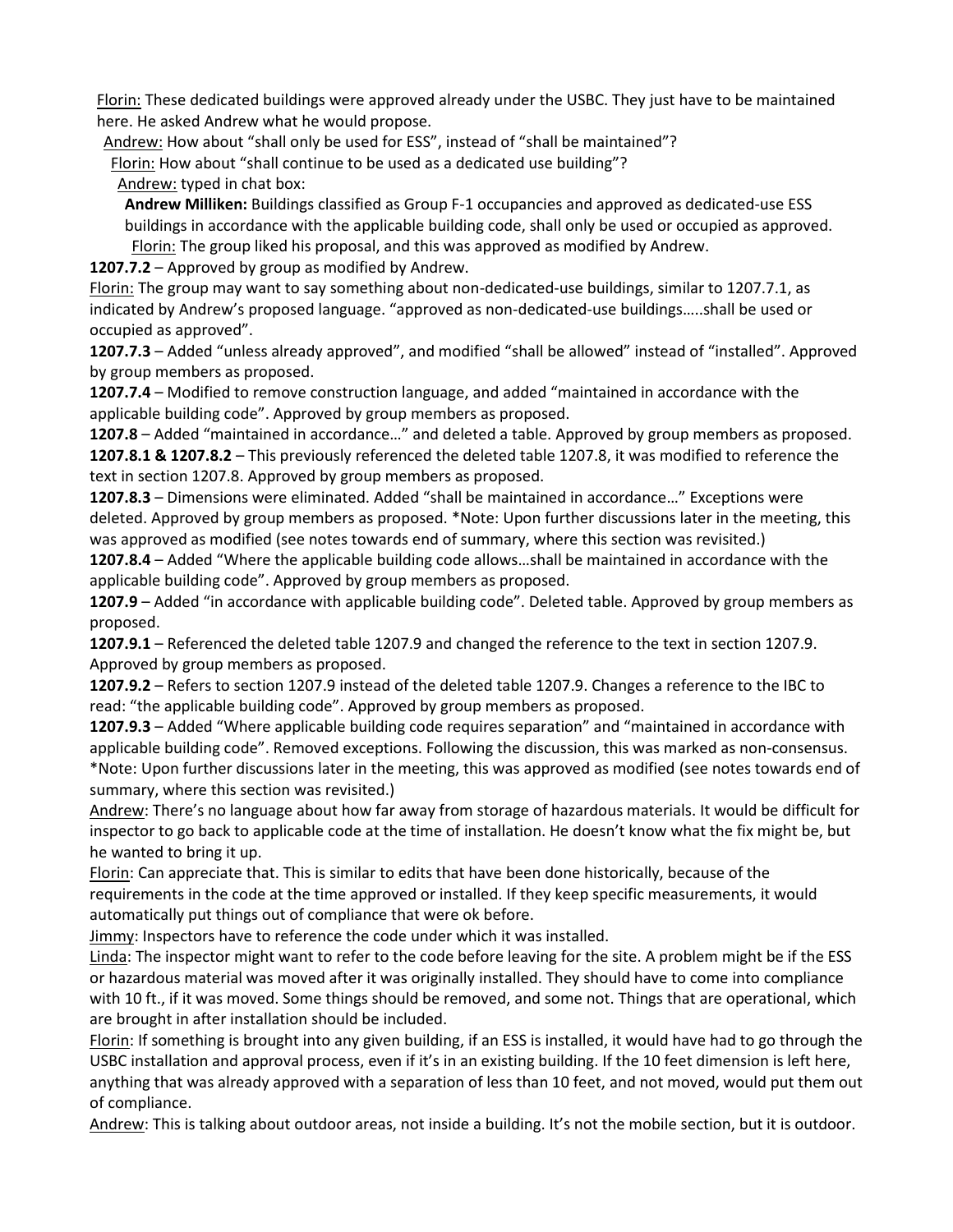There should be an understanding of what is safe, even without going back to the original code. Florin: When asked to vote on moving forward as currently proposed, Linda voted thumbs down. He asked Linda what else she would propose.

Linda: When the ESS is installed, then combustible or hazardous materials are stored, then it's mobile, that's the concern. ESS can be approved under whatever code year it's installed, but when things are brought in later, fire official should be able to say it must be 10 ft. away from other things. She proposes leaving in the 10 ft., and striking numbers 1, 2, 3 and 4 on the list, since it's not in the purview of the fire official.

Florin: Would "where the applicable building code requires separation" still be needed?

Linda: No, because it will be in accordance with the SFPC in effect at the time.

Florin: Is she proposing to keep the IFC language and strike items not under purview of fire official? Linda: Yes.

Jimmy: Is not in agreement. If any of those materials are present, it goes back to the building code. Steve: Asked Linda what she would do about the exceptions (which were stricken in the proposal) Linda: The exceptions are not buildings, so they would be structures that would fall underneath #1 and have prescriptive language.

Florin: 1207.9.3 will be marked as non-consensus. He encourages group members to join together before the next meeting to see if they can come up with a new proposal in cdpVA. This can carry over until before May 1<sup>st</sup>, or if a Thursday meeting is needed this week to exhaust the rest of this agenda, it can be addressed at the end of that meeting.

 ${BREAK: 1:40 - 1:45}$ 

**1207.9.4** – Approved by group members as modified per Andrew's proposal to add "in accordance with Chapter 9 and the applicable building code"

Andrew: Add a reference to Chapter 9 to say "in accordance with Chapter 9 and the applicable building code". **1207.9.5** – Approved by group members as proposed.

Andrew: This doesn't specify what the separation is.

Florin: The charging statement 9.5 says "applicable building code", so all items listed fall under that. Approved as proposed.

**1207.9.6** – Added "maintained in accordance with applicable building code" and struck the specific construction language in the line items. Approved by group members as proposed.

**1207.10** – The table was left here because the sections referenced have all been modified today. However, footnotes were stricken as they were exceptions to the construction code requirements. The section and table were approved by group members as proposed. This will be double-checked by DHCD staff to make sure all of the sections referenced in the table were approved.

**1207.10.1 and 1207.10.2** – No changes were made to these sections. Approved by group members as proposed.

**1207.10.3** – Strike construction language, and add that permits are required in accordance with section 107.2. Approved by group members as proposed.

**1207.10.4** Construction documents replaced with operational documents. Approved by group members as proposed.

**1207.10.4.1** – Added "at the minimum" so as to not limit what the fire official could ask for, and changed operation to operational. No other changes were made. Approved by group members as proposed.

**1207.10.5** – Added "approved in accordance with applicable building code:" Changed "established on the construction permits" to "identified on the operational permits". Approved by group members as proposed. **1207.10.6** – Exceptions 1 and 2 were modified to say "applicable building code" and "shall be maintained". Approved by group members as proposed.

**1207.10.7 & 1207.10.7.1** – No changes were made to this IFC section. Approved by group members as proposed.

**1207.10.7.2** – Approved by group members as proposed.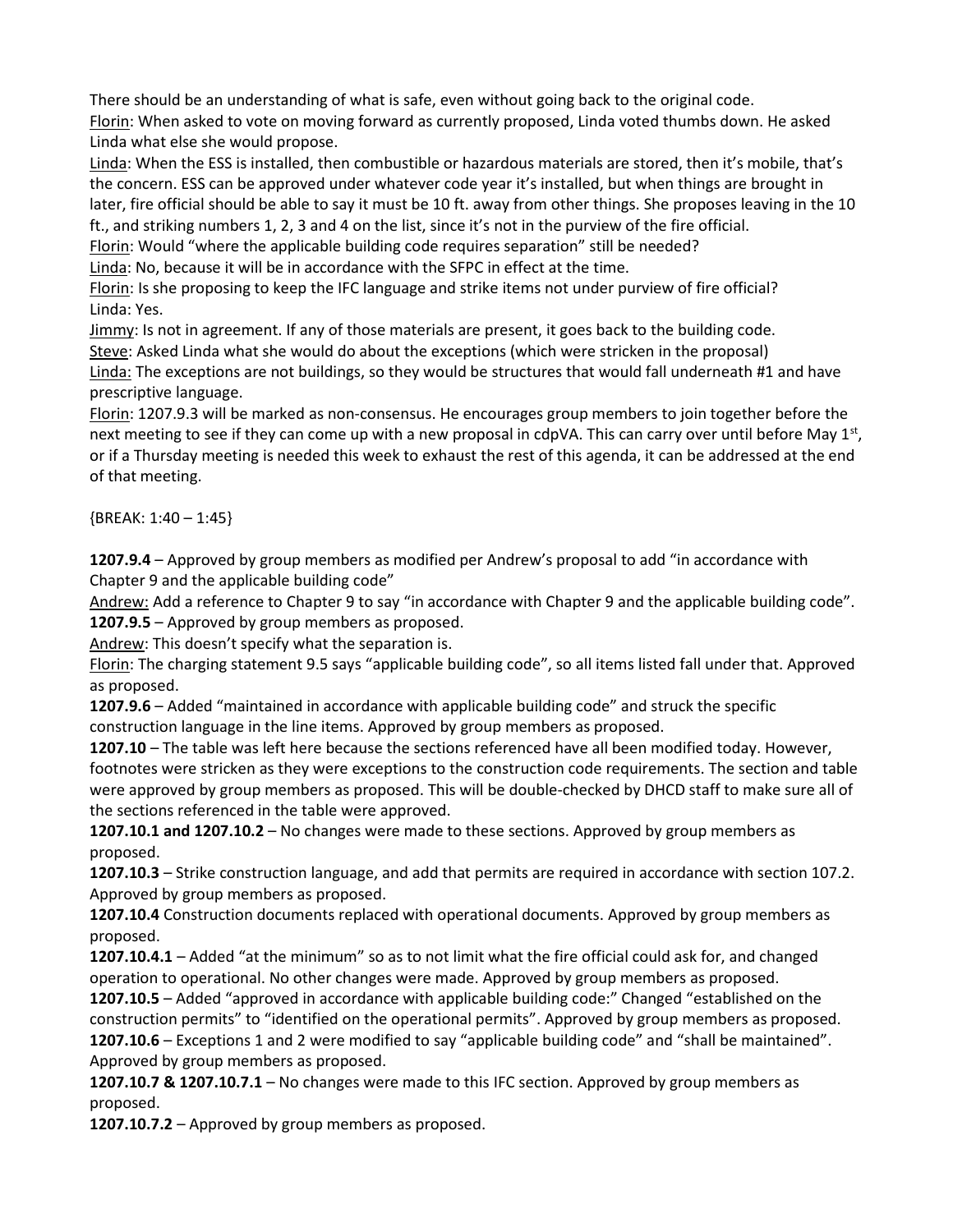**1207.10.7.3** – \*Note: Upon further discussions later in the meeting, this was approved as modified (see notes towards end of summary, where this section was revisited.)

Florin: This is similar to the non-consensus section earlier. He asked what the group thought about it.

Andrew: How about: "where the applicable building code requires separation of 10 feet, the following…"

Florin: If that is used here, it could also be used for the other section.

Andrew: Thinks there were actually three non-consensus sections.

Florin: Decided to hold off until the end, and to circle back to it.

**1207.10.7.4** – Changed from construction to maintenance language and added "Unless otherwise allowed by the applicable building code, …" Approved by group members as proposed.

**1207.10.7.5** Changed to say "operational" permit. Approved by group members as proposed.

**1207.10.7.6** – Approved by group members as proposed.

Florin: Fences with gates or other barriers. Added "in accordance with the applicable building code". This one does say 5 ft.

Andrew: Is ok with this as it is.

**1207.10.7** No changes were made to this section. Approved by group members as proposed.

**1207.11** – Shall be "maintained" instead of "installed". Approved by group members as proposed.

**1207.11.1** – Added "Unless otherwise approved with the applicable building code", exceptions were stricken as they were building code provisions. Approved by group members as proposed.

**1207.11.2** – Changed "installation" to "maintenance" and added "applicable building code". Approved by group members as proposed.

**1207.11.2.1** – Adds "where…required by the applicable building code" and "shall be maintained". Approved by group members as proposed.

**1207.11.3** – Added "Unless otherwise approved", changed "installed" to "located" and changed "IBC" to "VCC". Approved by group members as proposed.

**1207.11.4** – Added "unless otherwise approved…" Approved by group members as proposed.

**1207.11.5** – Changed "electrical installation" to inverters. Removed installation in accordance with NFPA 70. Added "where required by applicable building code". Approved by group members as proposed.

**1207.11.6** – This was approved by group members as modified by Andrew, adding "in accordance with Section 907.2.10" and "in accordance with Chapter 9".

Florin: This replaces construction language with maintenance language.

Andrew: please add reference to Chapter 9 in the first sentence and last sentence.

**1207.11.7** – Removed reference to mechanical code, replaced with "applicable building code". Approved by group members as proposed.

**1207.11.8** – Approved by group members as modified by Andrew to read "operated and maintained…" Florin: Revised construction language to maintenance language and added "applicable building code".

Andrew: The last sentence should say "operated and maintained in accordance with the applicable building code".

**1207.11.9** – Added "Unless otherwise approved in accordance with the applicable building code". Approved by group members as proposed.

**1207.11.10** – Added "the applicable" NFPA 70. Approved by group members as proposed.

## **VCC New Section**

Florin: this section will say that Electrical ESS shall comply with applicable provisions of IFC. This will make it very clear to all that ESS is regulated by the IFC. Approved by group members as proposed.

Florin: Also noted that another group is making proposals to bring the IFC into the VCC. DHCD staff will ensure that the Board knows about both proposals and how they can work together or independently.

**REVISIT Sections 1207.8.3, 1207.9.3 and 1207.10.7.3** – Approved by group members as modified by Andrew and further modified by Steve.

Florin: Asked Andrew if he had proposed language to address the concerns in this section.